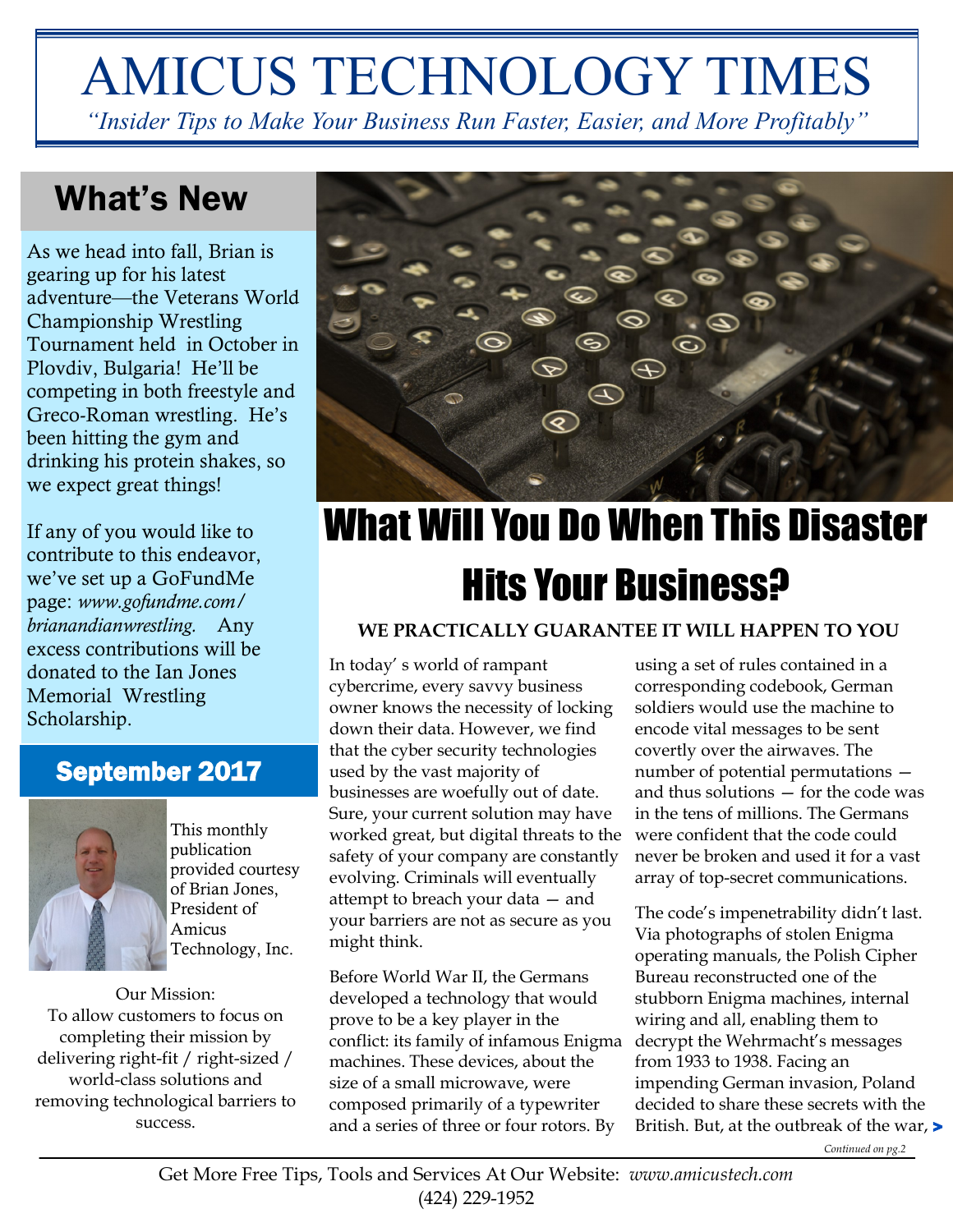#### Amicus Technology Times September 2017

#### *Continued from pg.1*

the Germans increased the security of the Enigma initiative by changing the cipher system daily. In response, a British code-breaking team, led by genius English computer scientist Alan Turing, constructed primitive computers, known as "bombes," that allowed them to decrypt the incredibly complicated ciphers faster than ever before. But it wasn't until the capture of the U-110 warship and the seizure of its Enigma machine and codebooks that the British were able to decrypt the most complicated cipher of the war, the Kriegsmarine Enigma.

The information gleaned from these decrypts are believed to have shortened the war by more than two years, saving over 14 million lives.

Just like you, the Germans believed the systems they had put in place to defend their secrets were impenetrable. And it's true: the system had few

**"TAKE THIS AS A CAUTIONARY TALE: the most advanced, complex cryptography system in the world became obsolete within 10 years. The same goes for your potentially outdated cyber security measures."**

cryptographic weaknesses. However, there were flaws in German procedure, mistakes made by Enigma operators, and failures to introduce changes into the Enigma formula — along with the Allied capture of key equipment and intelligence — that ultimately allowed the Allies to crack the code once and for all.

Take this as a cautionary tale: the most advanced, complex cryptography system in the world became obsolete within 10 years. The same goes for your potentially outdated cyber security measures.

Though they may not be led by Alan Turing and his crack team, you can bet criminals are constantly chipping away at the defenses of even the most powerful firewalls. The arms race between cyber security companies and cybercriminals rages on behind the scenes, and you can bet that they've already cracked your business's "Enigma." Just look at the massive European cyber attack this past June, which infected computers from over 27 companies across the continent, including those of the largest oil company in Russia, with ransomware. The unimaginable cost of that attack is something you certainly don't want your business to shoulder.

As technology evolves, so does crime. New threats arise each and every day. While solutions are available (and needed), they are notably absent in older software developed at a time before these constantly morphing attacks even existed.

Once the enemy has found a way to pick your lock, you need a new lock. Luckily, you have your trusty IT provider, constantly on the lookout for cutting-edge solutions that protect our clients from even the nastiest malware.

#### FREE Report: The 7 Most Critical IT Security Protections Every Business Must Have In Place Now To Protect Themselves From Cybercrime, Data Breaches And Hacker Attacks





Eighty-two thousand NEW malware threats are being released every day, and businesses (and their bank accounts) are the No. 1 target. To make matters worse, a data breach exposing client or patient information can quickly escalate into serious reputational damage, fines, civil lawsuits, and costly litigation. If you want to have any hope of avoiding a cyber-attack, you MUST read this report and act on the information we're providing.

**Claim Your FREE Copy Today at www.amicustech.com/cybercrime**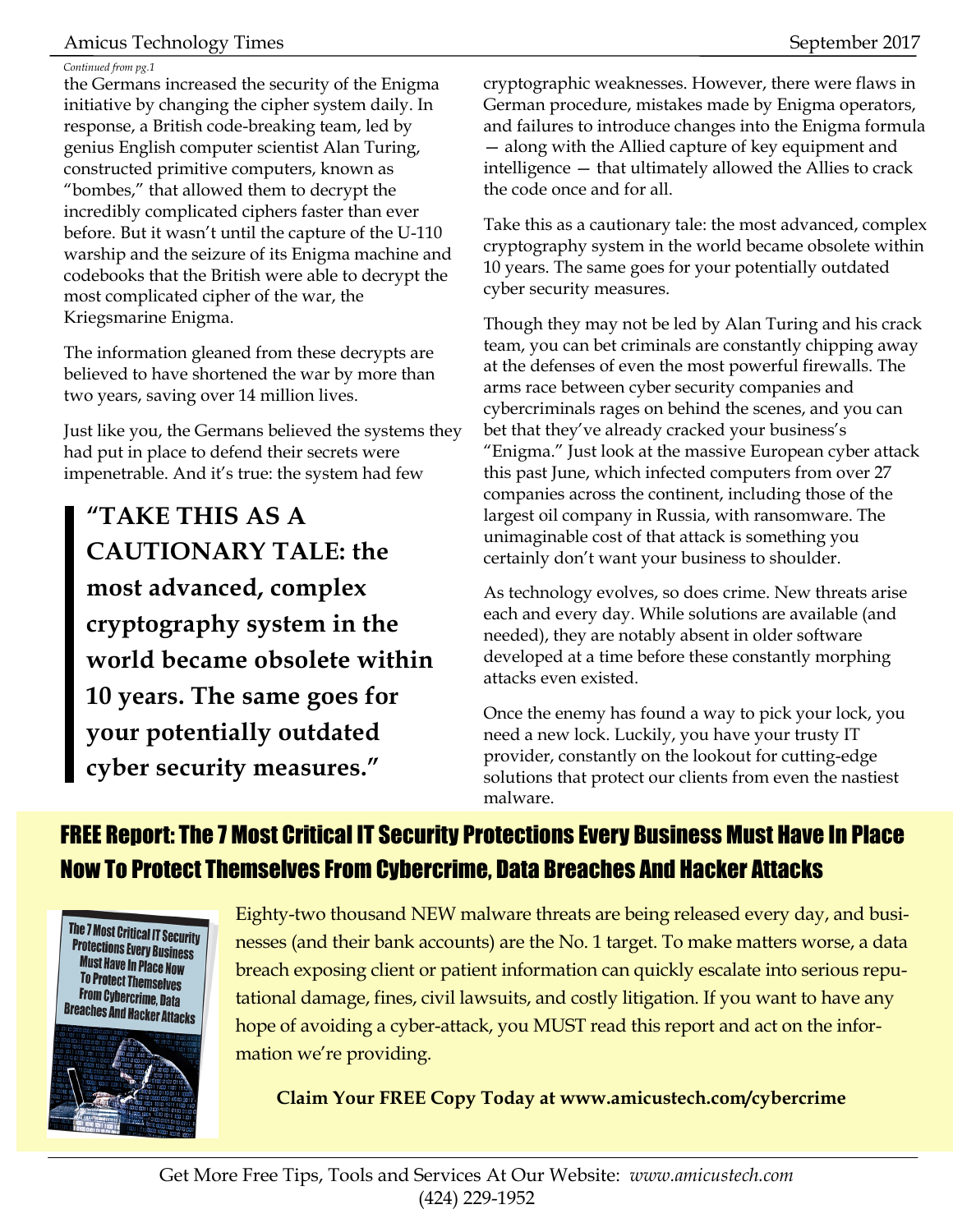#### Shiny New Gadget Of The Month:



### U by Moen

The cutting-edge U by Moen Smart Shower is looking to revolutionize your shower experience. With digital valves and a corresponding controller, the U by Moen can make any shower a lot smarter.

After users install the digital valves and controller — a task that takes a few tools and a little bit of handiwork  $-$  the U by Moen allows them to sync their showers with their smartphone. The system then makes it easy to customize the showering experience, choosing the perfect temperature and saving preferences for future use. Start the shower remotely, and it will let you know when it's ready, automatically shutting off until you step in. Available for showers with either two or four outlets, the U by Moen is the perfect addition for those looking to digitize every aspect of their home.

## Adequacy Is Unacceptable

 Recently, while working on a program for a company that has been in business for over 64 years, I came across a particularly compelling value statement: "In the pursuit of excellence, adequacy is unacceptable." It's stuck with me since then as a perfect encapsulation of forward-thinking business philosophy.

 Facebook, Twitter, Yelp, Google, and thousands of other digital tools have completely changed the way companies must do business if they plan on surviving. With two taps on their smartphone, anybody can go online and check out your company. In 10 seconds they can see everything that's being said about you and your team. In an instant, potential prospects can type your company's name into the search bar and sift through your dirty laundry. If people are complaining about your service, your demeanor, or your product, you can say goodbye to this potential customer, because they're moving on. Sometimes, all it takes is a single colorful review to stop us from ever doing business with that company.

 So where does "adequacy is unacceptable" enter the mix?

 The truth is, people don't go online and write comments about adequate experiences they have with companies. When a customer decides to take time out of their busy day to write a review, you can bet they're going to

either rave and rant about their fantastic experience, or go far out of their way to drag your company's name through the mud after the horrible time they had. The smartest companies realize this and bend over backwards to elicit descriptors like "superior," "awesome," "amazing" and "excellent." If your business is doing a middling job, or even a "good" one, it might as well be invisible.

 "Adequacy is unacceptable" is a perfect ideal not only for the hugely successful business I worked with recently, but for *all* companies. "Adequate" is just another word for average — are you looking to hire average people or do business with average companies? Of course you're not. The consequence of being merely adequate is always disappointment. An adequate experience captivates no one, does nothing exceptional, and has no distinctive qualities. There is no way to differentiate yourself from the competition while doing an adequate job.

 Instead, consider what your company can do to impress, astound and excite those for whom you are working. The company that consistently not only exceeds expectations, but blows them totally out of the water, will always be in high demand. Do more, be more, give more, and you're sure to achieve more. This isn't third-grade soccer; nobody's going to give you a trophy for an adequate performance.



*Robert Stevenson, along with being a best-selling author, is among the most successful public speakers in the world. His years of service-minded experience owning and running numerous companies have given him the real-world knowledge to help fellow business owners thrive.*

### Referral Campaign—Don't Miss Out!

Between now and Novembre 1, 2017 we're offering a \$1,000 referral bonus to you or your favorite charity when someone you refer to us signs a minimum 12-month managed service contract! Know anyone who might benefit from our unique combination of managed services and personal IT support? If so, send us their contact information—and copy us on a simple email introduction. That's all it takes! (*[bajones@amicustech.com](mailto:bajones@amicustech.com?subject=I%20hav%20a%20referral%20for%20you!)*) 310-670-4962 -Brian